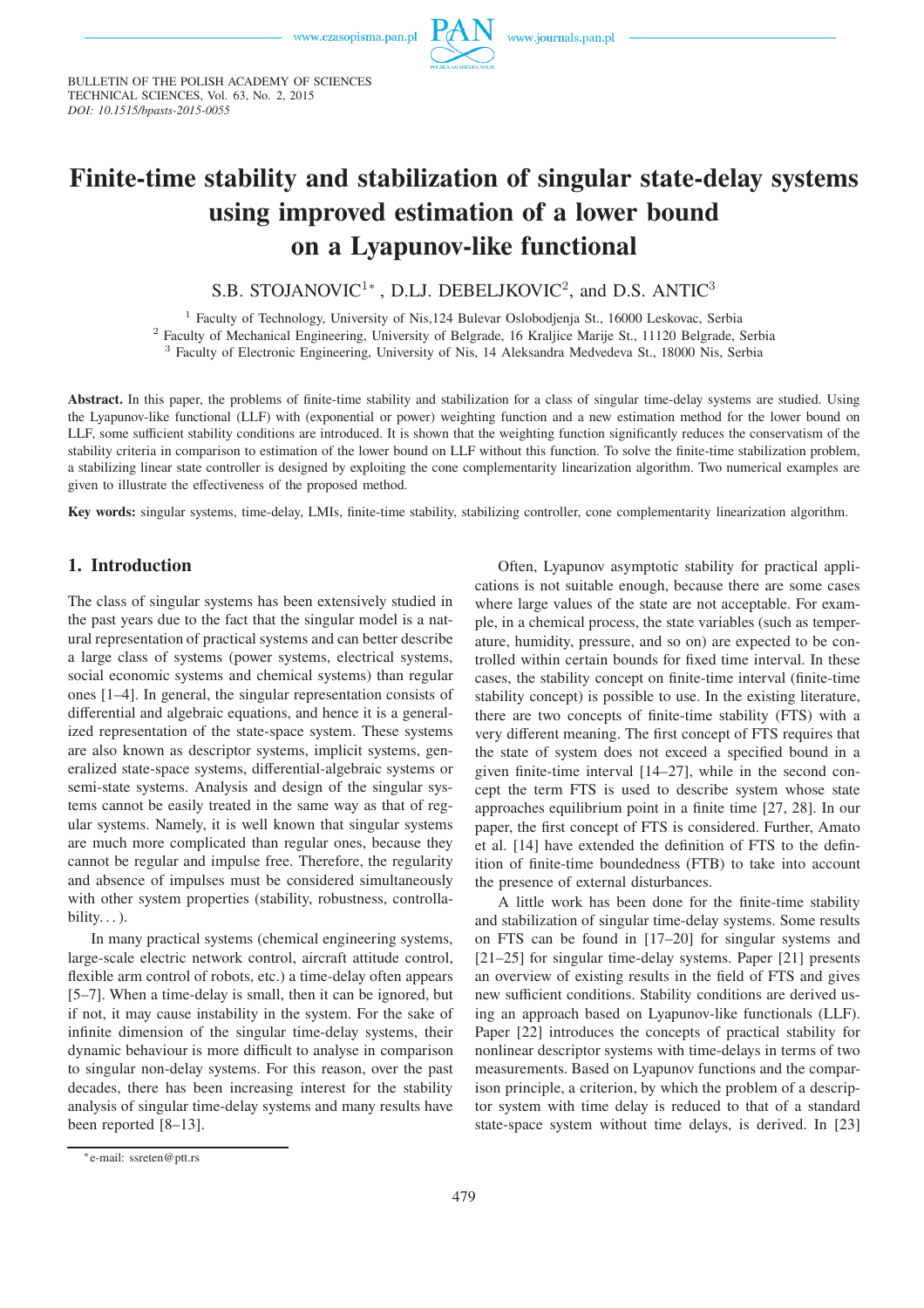

 $A_{11}$ 

 $A_{12}$ 

new stability conditions have been derived using classical and LMI approach based on the Lyapunov-like functions and their properties on the subspace of consistent initial conditions. The problem of FTB and stabilization of singular time-delay system with time-varying exogenous disturbances is defined in [24]. By combining Lyapunov-like approach and matrix inequality technique, a sufficient condition of FTB and stabilization is given by a set of LMIs and nonlinear constraints. In reference [24], in the process of majoritarian of LLF an integral term with delayed states is omitted. The problem FTS of the singular discrete-time systems is studied in [25, 26].

In this paper, we extend the existing methods of FTS [22–24] by introducing the exponential  $(e^{\gamma(t-\theta)})$  and power  $(\mu^{t-\theta})$  weighting functions in the LLF. Also, by using integral inequalities with delayed states, the estimation of the lower bound of LLF is improved. As a result of this, less conservative stability results were obtained with regard to some existing ones in the literature [23, 24]. Based on the cone complementarity linearization algorithm, an efficient approach is proposed to design state feedback controller such that the resultant closed-loop singular time-delay systems is finite-time stable. Finally, two numerical examples are provided to show the advantage of developed results.

Throughout this article we use the following notation. Superscript "T" stands for matrix transposition.  $\mathbb{R}^n$  denotes the *n*-dimensional Euclidean space and  $\mathbb{R}^{n \times m}$  is the set of all real matrices of dimension  $n \times m$ .  $X > 0$  means that X is real symmetric and positive definite, and  $X > Y$  means that the matrix  $X - Y$  is positive definite.  $diag\{\cdots\}$  and  $trace(\cdots)$ denote block-diagonal matrix and trace of matrix. In symmetric block matrices or long matrix expressions, we use an asterisk (∗) to represent a term that is induced by symmetry. Matrices are assumed to be compatible for algebraic operations if their dimensions are not explicitly stated.

#### **2. Problem formulation**

Consider the following singular linear continuous time-delay system:

$$
\widehat{E}\dot{\widehat{x}}(t) = \widehat{A}\widehat{x}(t) + \widehat{A}_d\widehat{x}(t-\tau) + \widehat{B}u(t) \tag{1}
$$

with a known compatible vector valued function of the initial conditions

$$
\widehat{x}(t) = \widehat{\phi}(t), \quad t \in [-\tau, 0], \tag{2}
$$

where  $\widehat{x}(t) \in \mathbb{R}^n$  is the state vector,  $u(t) \in \mathbb{R}^m$  is the control input,  $\hat{A} \in \mathbb{R}^{n \times n}$ ,  $\hat{A}_d \in \mathbb{R}^{n \times n}$  and  $\hat{B} \in \mathbb{R}^{n \times m}$  are known constant matrices and  $\tau$  is constant time delay. The matrix  $\widehat{E} \in \Re^{n \times n}$  may be singular, and it is assumed that rank $(E) = r \leq n$ .

Since rank $(\widehat{E}) = r \leq n$ , there exist invertible matrices Mand  $N$  [8] such that

$$
M\widehat{E}N = \left[\begin{array}{cc} I_r & 0\\ 0 & 0 \end{array}\right] \stackrel{\triangle}{=} E. \tag{3}
$$

Then, based on the nonsingular transformation

$$
x = N^{-1}\hat{x} \tag{4}
$$

the system (1) can be transformed into the following form:

$$
E\dot{x}(t) = Ax(t) + A_d x(t - \tau) + Bu(t),
$$
  
 
$$
x(t) = \phi(t), \quad \phi(t) = N^{-1}\hat{\phi}(t), \quad t \in [-\tau, 0],
$$
 (5)

where  $x(t) = [x_1^T(t) \ x_2^T(t)]^T$  is new (temporary) state vector  $(x_1 \in \Re^{r}, x_2 \in \Re^{n-r})$  and

$$
A = M\hat{A}N = \begin{bmatrix} A_{11} & A_{12} \\ A_{21} & A_{22} \end{bmatrix},
$$
  
\n
$$
A_d = M\hat{A}_dN = \begin{bmatrix} A_{d11} & A_{d12} \\ A_{d21} & A_{d22} \end{bmatrix},
$$
  
\n
$$
B = M\hat{B} = \begin{bmatrix} B_1 \\ B_2 \end{bmatrix},
$$
  
\n
$$
A_{d11} \in \mathfrak{R}^{r \times r}, \quad A_{22}, A_{d22} \in \mathfrak{R}^{(n-r) \times (n-r)},
$$
  
\n
$$
A_{d12} \in \mathfrak{R}^{r \times (n-r)}, \quad A_{21}, A_{d21} \in \mathfrak{R}^{(n-r) \times r},
$$
  
\n
$$
B_1 \in \mathfrak{R}^{r \times m}, \quad B_2 \in \mathfrak{R}^{(n-r) \times m}
$$

The aim of this paper is to develop finite-time stability and stabilization of the system (1). In order to do this, the following definitions will be used in the proof of the main results.

**Definition 1.** [8] The matrix pair  $(E, A)$  is said to be regular if det  $(sE - A)$  is not identically zero.

**Definition 2.** [8] The matrix pair  $(E, A)$  is said to be impulse free if deg(det  $(sE - A)$ ) = rank(E). Otherwise the matrix pair is said to be impulsive.

The singular time delay system (5) with  $u(t) = 0$  may have an impulsive solution. However, the regularity and absence of impulses of the pair  $(E, A)$  ensure the existence and uniqueness of an impulse free solution of the unforced system (5) on  $[0, \infty)$ . The existence of the solutions is defined in the following lemma.

**Lemma 1.** [8] Suppose that the matrix pair  $(E, A)$  is regular and impulse free, then the solution of (5) with  $u(t) = 0$  exists and is impulse free and unique on  $[0, \infty)$ .

Based on the previous definitions, we introduce the next definitions for singular time-delay system (5).

**Definition 3.** The singular time-delay system (5) with  $u(t) =$ 0 is said to be regular and impulse free, if the matrix pair  $(E, A)$  is regular and impulse free.

**Definition 4.** Singular time-delay system (5) with  $u(t) \equiv 0$ is said to be finite-time stable with respect to  $(\alpha, \beta, T)$ ,  $0 < \alpha < \beta$ , if

$$
\sup_{t \in [-\tau, 0]} \phi^T(t)\phi(t) \le \alpha \Rightarrow x^T(t)E^T Ex(t) < \beta,
$$
  
\n
$$
\forall t \in [0, T], \qquad 0 < T < +\infty.
$$
 (7)

**Remark 1**. Using the state transformation (4), the expression (7) can be written in the following equivalent form:

$$
\sup_{t \in [-\tau, 0]} \widehat{\phi}^T(t) N^{-T} N^{-1} \widehat{\phi}(t) \le \alpha
$$
  
\n
$$
\Rightarrow \widehat{x}^T(t) \widehat{E}^T M^T M \widehat{E} \widehat{x}(t) \le \beta,
$$
  
\n
$$
\forall t \in [0, T]
$$
\n(8)

480 Bull. Pol. Ac.: Tech. 63(2) 2015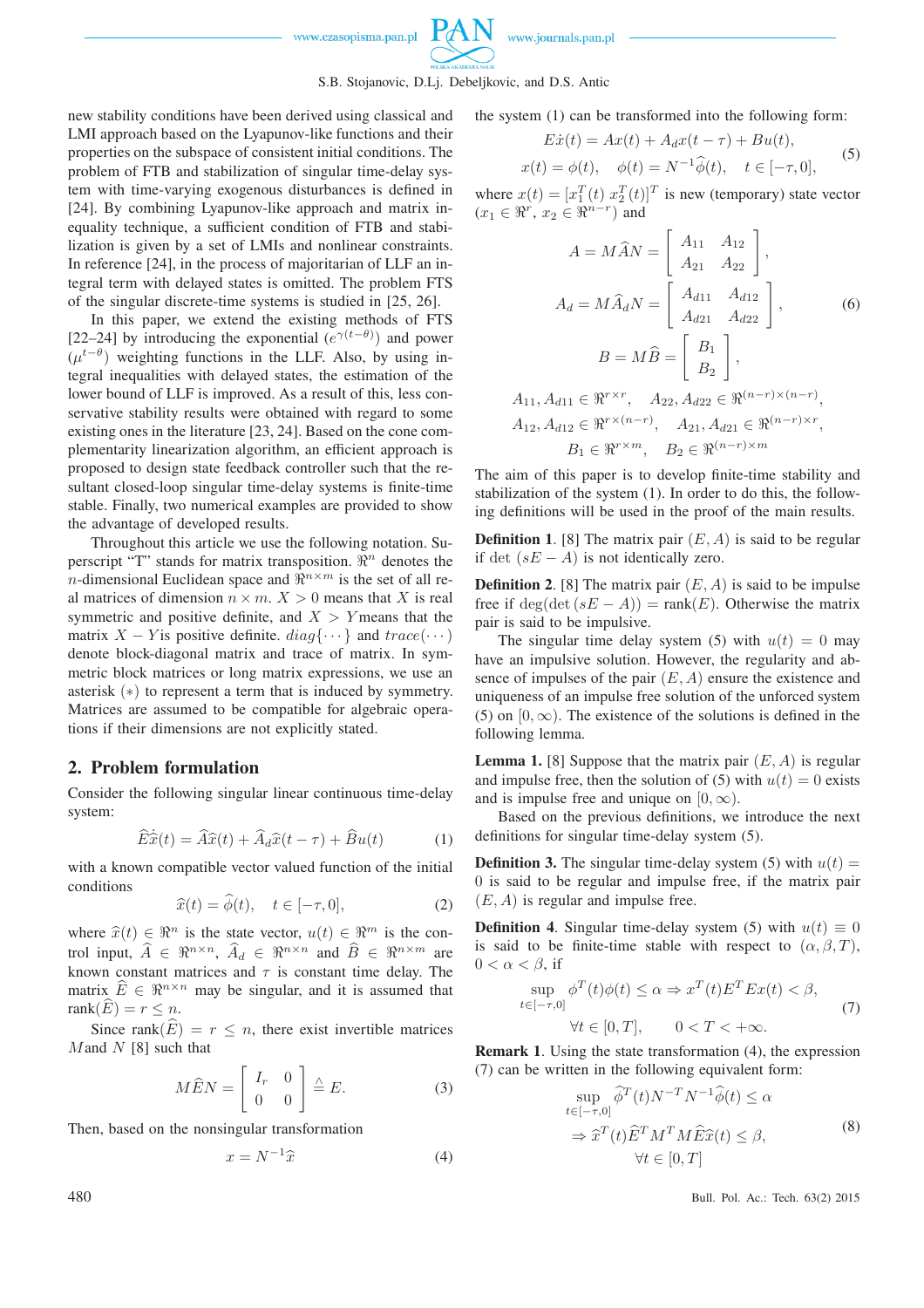

*Finite-time stability and stabilization of singular state-delay systems using improved estimation...*

which is suitable for the definition of FTS of the system (1). Thus, the connection between the FTS of the systems (1) and (5) can be simply established.

We consider the following stabilizing controller:

$$
u(t) = Kx(t), \qquad K \in \mathbb{R}^{m \times n}, \tag{9}
$$

where  $K$  is design parameter that has to be determined such that the closed-loop system is FTS. Substituting (9) in (5), the resultant closed-loop system is described by:

$$
\dot{x}(t) = A_K x(t) + A_d x(t - \tau), \qquad A_K = A + BK,
$$
  
\n
$$
x(t) = \phi(t), \qquad t \in [-\tau, 0].
$$
\n(10)

### **3. Main results**

**3.1. Finite-time stability analysis** In this section we give new finite-time stability criteria by introducing the exponential  $(e^{\gamma(t-\theta)})$  and power  $(\mu^{t-\theta})$  weighting functions in the LLF and two delay integral inequality that is used in the process of majorization of LLF.

**Theorem 1.** The singular time-delay system (5) with  $u(t) = 0$ is regular, impulse free and FTS with respect to  $(\alpha, \beta, T)$  if there exist a nonnegative scalar  $\gamma$ , positive scalars  $\lambda_1$ ,  $\lambda_2$ ,  $\lambda_3$ ,  $\lambda_4$ , non-singular matrix

$$
P = \begin{bmatrix} P_{11} & P_{12} \\ 0 & P_{22} \end{bmatrix}, \quad P_{11} = P_{11}^T > 0 \quad (11)
$$

positive definite symmetric matrices

$$
Q = \begin{bmatrix} Q_1 & 0 \\ 0 & Q_2 \end{bmatrix} > 0, \quad R = \begin{bmatrix} P_{11} & R_{12} \\ * & R_{22} \end{bmatrix} > 0, \quad Q_1 = Q_1^T > 0, \quad Q_2 = Q_2^T > 0
$$
 (12)

such that the following conditions hold

$$
\Omega = \left[ \begin{array}{cc} A^T P^T + P A + Q - \gamma P E & P A_d \\ * & -(1 + \gamma \rho) Q \end{array} \right] < 0,
$$
\n(13)

$$
\lambda_1 I < R, \quad \lambda_2 I > P_{11}, \quad \lambda_3 I < Q < \lambda_4 I \tag{14}
$$

$$
\alpha \left[ \lambda_2 + \rho \lambda_4 \right] e^{\gamma T} - \beta \left[ \lambda_1 + \rho \lambda_3 \right] < 0 \tag{15}
$$

where  $\rho = (e^{\gamma \tau} - 1)/\gamma \ge 0$ .

**Proof.** First of all, we show the singular system (5) is regular and impulse free under the conditions of the theorem. Suppose a condition (13) holds. Then we have

$$
A^T P^T + P A + Q - \gamma P E < 0, \quad Q > 0. \tag{16}
$$

From (16) follows:

$$
A^T P^T + P A - \gamma P E < 0. \tag{17}
$$

 $+$ 

Using  $(11)$  and  $(17)$ , we get:

$$
A^T P^T + P A - \gamma P E
$$
  
= 
$$
\begin{bmatrix} a^* & A_{21}^T P_{22}^T + P_{11} A_{12} + P_{12} A_{22} \\ * & A_{22}^T P_{22}^T + P_{22} A_{22} \end{bmatrix} < 0.
$$
 (18)

where

=

$$
a^* = A_{11}^T P_{11}^T + A_{21}^T P_{12}^T + P_{11}A_{11} + P_{12}A_{21} - \gamma P_{11}.
$$

Bull. Pol. Ac.: Tech. 63(2) 2015 481

From (18) we deduce:

$$
A_{22}^T P_{22} + P_{22} A_{22} < 0 \tag{19}
$$

from which we conclude that  $A_{22}$  is non-singular. Otherwise, supposing that  $A_{22}$  is singular, there must exist a nonzero vector  $\eta \in \mathbb{R}^{n-r}$ , which ensures that  $A_{22}\eta = 0$ . Then we can conclude that  $\eta^T (A_{22}^T P_{22} + P_{22} A_{22}) \eta = 0$ , which is in contradiction with (19); so  $A_{22}$  is non-singular.

Using proprieties of determinant, we have

$$
\det(sE - A) = \det \begin{pmatrix} sI_r - A_{11} & -A_{12} \\ -A_{21} & -A_{22} \end{pmatrix}
$$
  
=  $\det(-A_{22}) \det (sI_r - (A_{11} - A_{12}A_{22}^{-1}A_{21}))$  (20)

which means that  $\det(sE - A) \neq 0$  and  $\deg \det(zE - A) =$  $r = \text{rank}(E)$ . Therefore,  $(E, A)$  is regular and impulse free and, based on Definition 3, the unforced system (5) is regular and impulse free.

Next, we will show the unforced  $(u(t) = 0)$  singular timedelay system (5) is finite-time stable. Let us choose the following LLF with the exponential weighting function  $e^{\gamma(t-\theta)}$ :

$$
V(x(t)) = x^{T}(t)PEx(t) + \int_{t-\tau}^{t} e^{\gamma(t-\theta)} x^{T}(\theta)Qx(\theta)d\theta.
$$
 (21)

From (11) and (12) we have  $PE = E^T P^T \ge 0$  and  $PE = E<sup>T</sup> RE$ . Then, we have:

$$
\dot{V}(x(t)) = \dot{x}^{T}(t)PEx(t) + x^{T}(t)PE\dot{x}(t)
$$
\n
$$
+ \frac{d}{dt} \int_{t-\tau}^{t} e^{\gamma(t-\theta)}x^{T}(\theta)Qx(\theta)d\theta
$$
\n
$$
= x^{T}(t)(A^{T}P + PA)x(t) + 2x^{T}(t)PA_{d}x(t-\tau)
$$
\n
$$
- \gamma x^{T}(t)PEx(t) + \gamma x^{T}(t)PEx(t)
$$
\n
$$
+ \int_{t-\tau}^{t} \frac{d}{dt} (e^{\gamma(t-\theta)}x^{T}(\theta)Qx(\theta)) d\theta
$$
\n
$$
+ e^{\gamma(t-\theta)}x^{T}(\theta)Qx(\theta)|_{\theta=t} \times \frac{d}{dt}t
$$
\n
$$
- e^{\gamma(t-\theta)}x^{T}(\theta)Qx(\theta)|_{\theta=t-\tau} \times \frac{d}{dt}(t-\tau)
$$
\n
$$
= x^{T}(t)(A^{T}P + PA - \gamma PE)x(t)
$$
\n
$$
+ 2x^{T}(t)PA_{d}x(t-\tau) + \gamma V_{1}(x(t))
$$
\n
$$
+ \gamma \int_{t-\tau}^{t} e^{\gamma(t-\theta)}x^{T}(\theta)Qx(\theta)d\theta + x^{T}(t)Qx(t)
$$
\n
$$
- e^{\gamma\tau}x^{T}(t-\tau)Qx(t-\tau) = \gamma V(x(t))
$$
\n
$$
\begin{bmatrix} x(t) \\ x(t-\tau) \end{bmatrix}^{T} \begin{bmatrix} A^{T}P^{T} + PA + Q - \gamma PE & PA_{d} \\ * & -e^{\gamma\tau}Q \end{bmatrix}
$$
\n
$$
\begin{bmatrix} x(t) \\ x(t-\tau) \end{bmatrix} = \gamma V(x(t)) + \xi(t)^{T} \Omega \xi(t), \qquad (22)
$$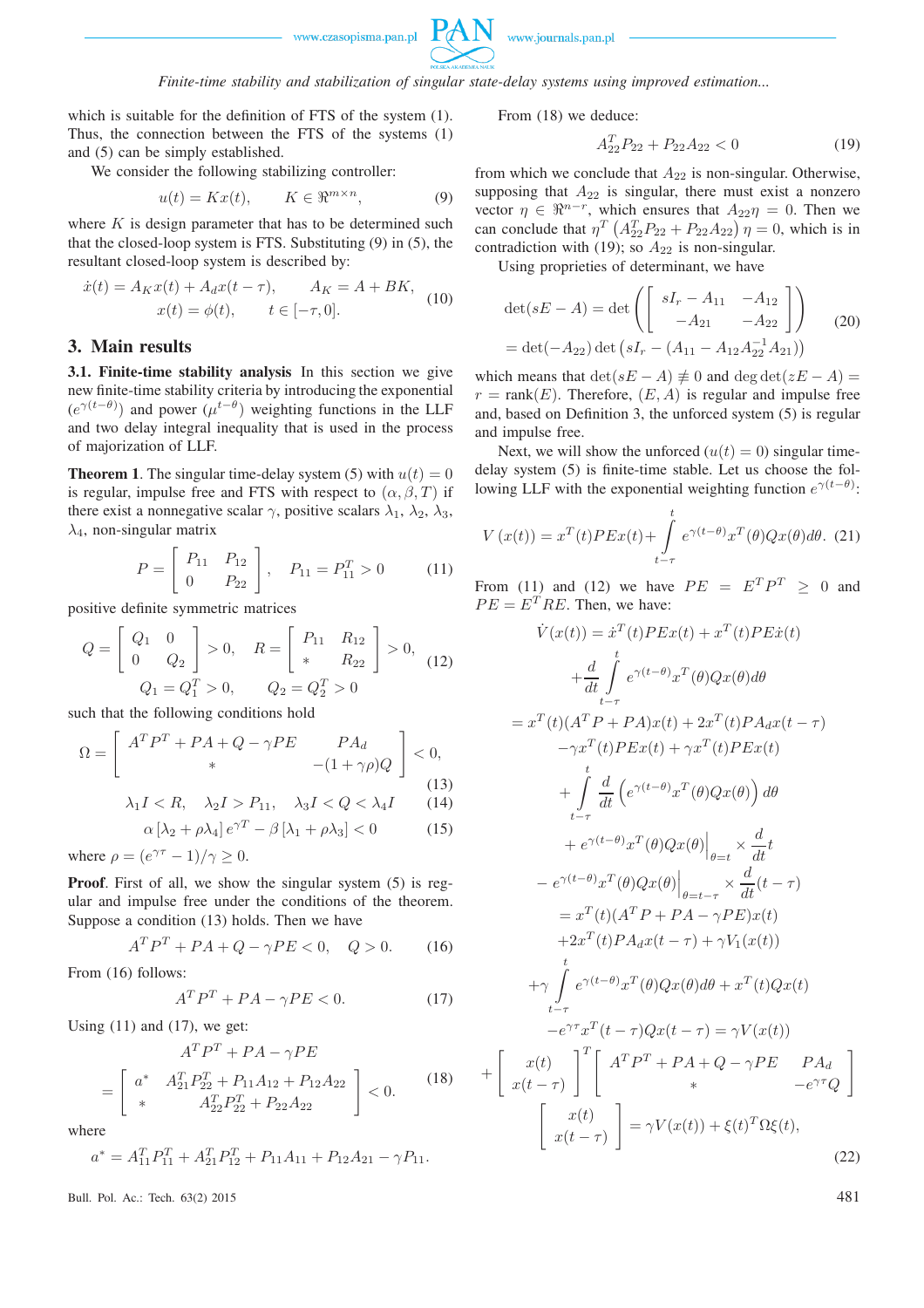



S.B. Stojanovic, D.Lj. Debeljkovic, and D.S. Antic

where  $\xi(t) = \begin{bmatrix} x(t)^T & x(t-\tau)^T \end{bmatrix}^T$  and  $e^{\gamma \tau} = 1 + \rho \gamma$ . Based on  $(13)$  it is easy to see that

$$
\dot{V}\left(x(t)\right) < \gamma V\left(x(t)\right) \tag{23}
$$

Integrating (23) from 0 to t, with  $t \in [0, T]$ , we have:

$$
V(x(t)) < e^{\gamma t} V(x(0)).\tag{24}
$$

Furthermore:

$$
V(x(0)) = x^{T}(0)PEx(0) + \int_{-\tau}^{0} e^{-\gamma \theta} x^{T}(\theta) Qx(\theta) d\theta
$$
  
\n
$$
\leq \lambda_{\max}(P_{11}) x^{T}(0) x(0) + \lambda_{\max}(Q) \int_{-\tau}^{0} e^{-\gamma \theta} x^{T}(\theta) x(\theta) d\theta
$$
  
\n
$$
\leq \lambda_{\max}(P_{11}) \alpha + \lambda_{\max}(Q) \alpha \frac{e^{\gamma \tau} - 1}{\gamma}
$$
  
\n
$$
\leq \alpha \left[ \lambda_{\max}(P_{11}) + \rho \lambda_{\max}(Q) \right].
$$
\n(25)

On the other hand, the majorization of LLF at the time  $t$  gives the following (first) delay integral inequality:

$$
V(x(t)) = x^{T}(t)PEx(t) + \int_{t-\tau}^{t} e^{\gamma(t-\theta)}x^{T}(\theta)Qx(\theta)d\theta
$$
  
\n
$$
\geq x^{T}(t)E^{T}REx(t) + \int_{t-\tau}^{t} e^{\gamma(t-\theta)}x^{T}(\theta)E^{T}QEx(\theta)d\theta
$$
  
\n
$$
> \lambda_{\min}(R)x^{T}(t)E^{T}E^{T}x(t)
$$
  
\n
$$
+ \lambda_{\min}(Q)\int_{t-\tau}^{t} e^{\gamma(t-\theta)}x^{T}(\theta)E^{T}Ex(\theta)d\theta.
$$
 (26)

Combining  $(24)$ – $(26)$  we obtain:

$$
\lambda_{\min}(R)x^{T}(t)E^{T}E^{T}x(t)
$$

$$
+\lambda_{\min}(Q)\int_{t-\tau}^{t}e^{\gamma(t-\theta)}x^{T}(\theta)E^{T}Ex(\theta)d\theta
$$
(27)
$$

$$

If the following inequality is satisfied:

$$
e^{\gamma t} \alpha \left[ \lambda_{\max}(P_{11}) + \rho \lambda_{\max}(Q) \right] < \beta \left[ \lambda_{\min}(R) + \rho \lambda_{\min}(Q) \right], \qquad (28)
$$
  
 
$$
\forall t \in [0, T]
$$

then:

$$
\lambda_{\min}(R)x^{T}(t)E^{T}E^{T}x(t)
$$
\n
$$
+\lambda_{\min}(Q)\int_{t-\tau}^{t}e^{\gamma(t-\theta)}x^{T}(\theta)E^{T}Ex(\theta)d\theta
$$
\n
$$
<\beta[\lambda_{\min}(R)+\rho\lambda_{\min}(Q)],
$$
\n
$$
\forall t\in[0,T].
$$
\n(29)

From the last inequality and (28), the following condition holds:

$$
x^T(t)E^T Ex(t) < \beta, \quad \text{for all} \quad t \in [0, T]. \tag{30}
$$

Further, from (28) follows:

$$
\alpha \left[ \lambda_{\max}(P_{11}) + \rho \lambda_{\max}(Q) \right] e^{\gamma T}
$$
  

$$
< \beta \left[ \lambda_{\min}(R) + \rho \lambda_{\min}(Q) \right].
$$
 (31)

Let

$$
0 < \lambda_1 < \lambda_{\min}(R), \quad \lambda_2 > \lambda_{\max}(P_{11}),
$$
\n
$$
\lambda_3 < \lambda_{\min}(Q), \quad \lambda_4 > \lambda_{\max}(Q). \tag{32}
$$

Then, (14) and (15) are satisfied. This completes the proof.

**Remark 2**. Instead of the exponential weighting function  $e^{\gamma(t-\theta)}$ , it is possible, too, to use other functions in LLF (21). For example, by using the power weighting function  $\mu^{t-\theta}$  in LLF

$$
V(x(t)) = x^{T}(t)PEx(t) + \int_{t-\tau}^{t} \mu^{t-\theta} x^{T}(\theta)Qx(\theta)d\theta
$$
 (33)

the following stability criterion can be obtained.

**Theorem 2.** The singular time-delay system (5) with  $u(t) = 0$ is regular, impulse free and FTS with respect to  $(\alpha, \beta, T)$  if there exist a nonnegative scalar  $\mu$ , positive scalars  $\lambda_1$ ,  $\lambda_2$ ,  $\lambda_3$ ,  $\lambda_4$ , non-singular matrix P and positive definite symmetric matrices  $Q$  and  $R$  defined by (11) and (12), such that the following conditions hold:

$$
\Sigma = \begin{bmatrix} A^T P^T + P A + Q - \ln \mu P E & P A_d \\ * & -(1 + \rho \ln \mu) Q \end{bmatrix} < 0,
$$
\n(34)

$$
\lambda_1 I < R, \quad \lambda_2 I > P_{11}, \quad \lambda_3 I < Q < \lambda_4 I,\tag{35}
$$

$$
\alpha \left[ \lambda_2 + \rho \lambda_4 \right] \mu^T - \beta \left[ \lambda_1 + \rho \lambda_3 \right] < 0,\tag{36}
$$

where  $\rho = (\mu^{\tau} - 1)/\ln \mu \ge 0$ .

**Remark 3.** The proof of this theorem can be obtained by following the same proof procedure as given in Theorem 1. However, the previous result can be directly obtained from Theorem 1 by introducing the following change of variables:  $\gamma = \ln \mu$ .

**Remark 4**. In the previous criteria, two innovations are introduced in order to reduce the conservatism of FTS in the existing literature [22–24]. The first innovation is application of LLF with the exponential or the power weighting functions, and the second one is the utilization of delay integral inequalities (26) and (28) for the estimation of the lower bound of LLF. Using the exponential weighting function in LLF (21), the inequality  $V(x(t)) < \gamma V(x(t))$  is obtained provided that  $\Omega$  < 0, without any approximation, which is not the case in the existing literature. A similar conclusion can be obtained by using the power weighting function. Further, unlike the inequality (26), the following non-delay and non-integral inequality is used in the existing literature, for the estimation of the lower bound of LLF:

$$
V(x(t)) \ge \lambda_{\min}(R)x^{T}(t)E^{T}E^{T}x(t).
$$
 (37)

Obviously, the previous inequality is more restrictive in the comparison with the inequality (26). Accordingly, it should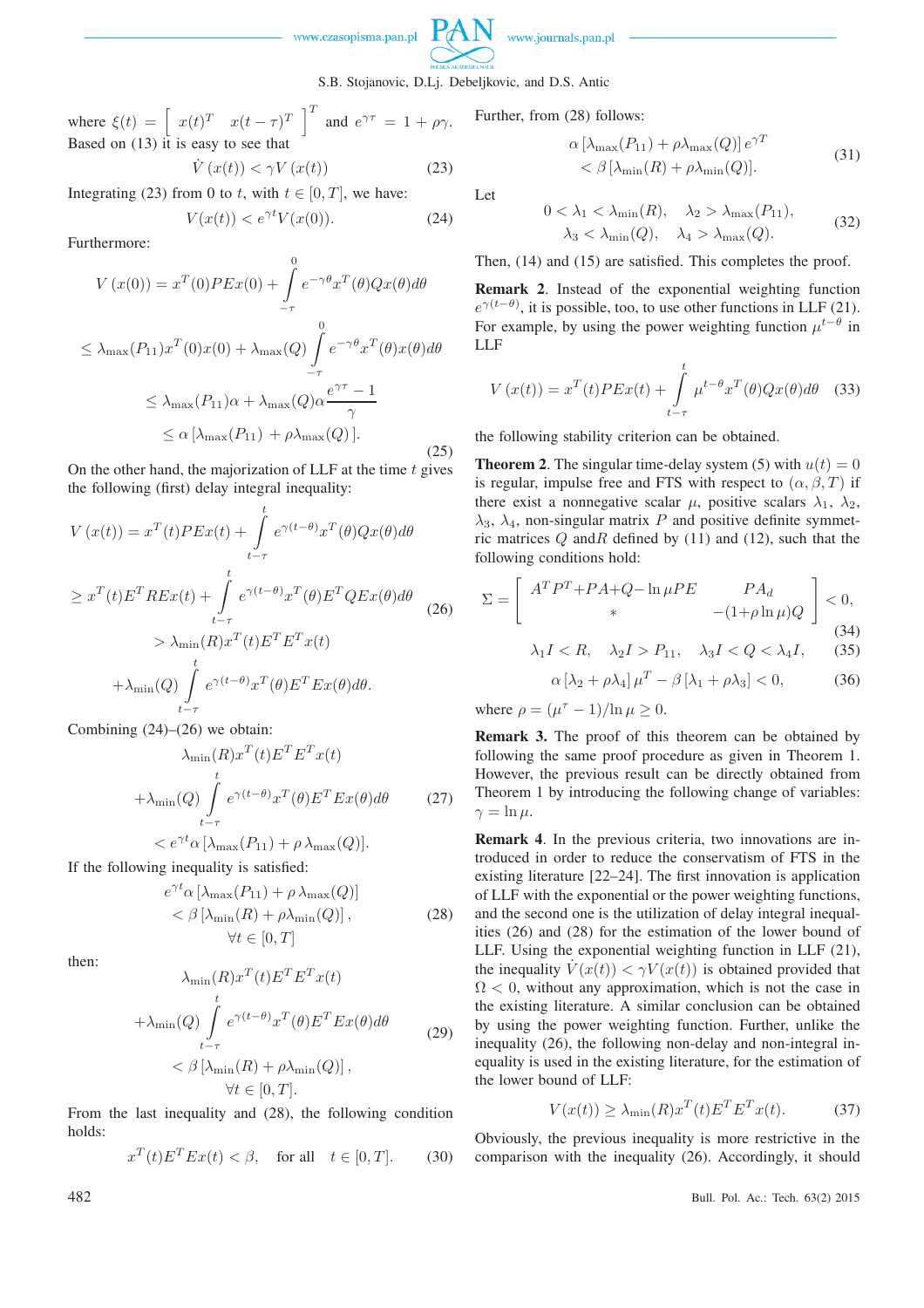

*Finite-time stability and stabilization of singular state-delay systems using improved estimation...*

be expected that the Theorems 1–2 give less conservative results in regard to the existing results (see Example 1 as the confirmation).

In the following, we will consider the individual influence of each innovation to the conservatism of FTS. Firstly, we use the innovation with the exponential weighting function, without the second innovation (instead of inequality (26), we use (37)). In this case, the following result is obtained.

**Corollary 1.** The singular time-delay system (5) with  $u(t) =$ 0 is regular, impulse free and FTS with respect to  $(\alpha, \beta, T)$  if there exist a nonnegative scalar  $\gamma$ , positive scalars  $\lambda_1$ ,  $\lambda_2$ ,  $\lambda_3$ , non-singular matrix P and positive definite symmetric matrices  $Q$  and  $R$  defined by (11) and (12), such that the (13) and the following condition hold:

$$
\lambda_1 I < R, \quad \lambda_2 I > P_{11}, \quad \lambda_3 I > Q,\tag{38}
$$

$$
\alpha \left[ \lambda_2 + \rho \lambda_3 \right] e^{\gamma T} - \beta \lambda_1 < 0. \tag{39}
$$

**Remark 5**. The previous criterion is more conservative compared to Theorem 1 (see Example 1). However, it is still a less restrictive than the criteria given in [22–24], because of the existence of the exponential weighting function  $e^{\gamma(t-s)}$  in LLF. If the weighting function is omitted in LLK, then we get the following simple LLF with two terms:

$$
V(x(t)) = x^{T}(t)PEx(t) + \int_{t-\tau}^{t} x^{T}(\theta)Qx(\theta)d\theta
$$
 (40)

which is identical to the functional that used in [22, 23]. In [24], an additional (third) term is inserted in LLF in order to achieve the delay-dependent stability. However, due to the omission of both the exponential weighting function in LLF and inequality (26), the criteria given in [24] are also restrictive (see Example 1).

Next, we present a stability criterion that uses delay integral inequalities (26) and (28) and LLF (40) without weighting function.

**Corollary 2.** The singular time-delay system (5) with  $u(t) =$ 0 is regular, impulse free and FTS with respect to  $(\alpha, \beta, T)$ if there exist a nonnegative scalar  $\gamma$ , positive scalars  $\lambda_1$ ,  $\lambda_2$ ,  $\lambda_3$ ,  $\lambda_4$ , non-singular matrix P and positive definite symmetric matrices  $Q$  and  $R$  defined by (11) and (12), such that (14), (15) and the following condition hold:

$$
\Omega = \left[ \begin{array}{cc} A^T P^T + P A + Q - \gamma P E & P A_d \\ * & -Q \end{array} \right] < 0. \tag{41}
$$

The last case of a stability criterion, which shall be considered, is based on the LLF (40) without both exponential weighting function and delay integral inequalities (26) and (28). Instead of (26) we use (37).

**Corollary 3.** The singular time-delay system (5) with  $u(t) =$ 0 is regular, impulse free and FTS with respect to  $(\alpha, \beta, T)$  if there exist a nonnegative scalar  $\gamma$ , positive scalars  $\lambda_1$ ,  $\lambda_2$ ,  $\lambda_3$ , non-singular matrix P and positive definite symmetric matrices  $Q$  and  $R$  defined by (11) and (12), such that the conditions (38), (39) and (41) hold.

**Remark 6**. In [22, Theorem 6], [23, Corollary 1] and [24, Theorem 1], the similar results are obtained. Compared with the results of Theorem 1 and Corollaries 1–2, the previous criterion gives the most restrictive results (see Example 1). As the references [22–24] do not use the exponential weighting function and the delay integral inequalities (26) and (28), their results are very restrictive in comparison to Theorem 1 and Corollary 1–2. (see Example 1).

**Remark 7**. Based on some numerical computations (see Example 1), it can be shown that the weighting function in LLF has a dominant influence on the restrictiveness of FTS, as opposed to the delay integral inequalities (26) and (28), whose influence is lower.

**3.2. Finite-time stabilization.** Using Theorem 1–2 and Corollary 1–3, we are in a position to design a state feedback controller (9) such that the resultant closed-loop system (10) is regular, impulse free and finite-time stable. For practical reasons, only the problem of the stabilization based on Theorem 1 has been addressed below.

**Theorem 3**. The closed-loop singular time-delay system (10) is regular, impulse free and finite-time stable with respect to  $(\alpha, \beta, T)$  if there exist a nonnegative scalar  $\gamma$ , positive scalars  $\lambda_1$ ,  $\lambda_2$ ,  $\lambda_3$ ,  $\lambda_4$ , non-singular matrix X

$$
X = \begin{bmatrix} X_{11} & 0 \\ X_{21} & X_{22} \end{bmatrix}, \qquad X_{11} = X_{11}^T > 0 \qquad (42)
$$

positive definite symmetric matrices  $Y$ ,  $R$ 

$$
R = \begin{bmatrix} R_{11} & R_{12} \\ * & R_{22}l \end{bmatrix}, \qquad R_{11} = X_{11}^{-1} \tag{43}
$$

and matrix Lsuch that the following conditions hold

$$
\Gamma = \begin{bmatrix} X^T A^T + AX + BL + L^T B^T + Y - \gamma EX & A_d X \\ * & - (1 + \gamma \rho) Y \end{bmatrix} < 0,
$$
\n(44)

$$
\lambda_1 I < R, \quad \begin{bmatrix} X_{11} & I \\ * & \lambda_2 I \end{bmatrix} > 0,\tag{45}
$$

$$
\left[\begin{array}{cc} Y & X^T \\ * & \lambda_3^{-1}I \end{array}\right] > 0, \quad \left[\begin{array}{cc} Y^{-1} & X^{-1} \\ * & \lambda_4 I \end{array}\right] > 0,\tag{46}
$$

$$
\alpha \left[ \lambda_2 + \rho \lambda_4 \right] e^{\gamma T} - \beta \left[ \lambda_1 + \rho \lambda_3 \right] < 0,\tag{47}
$$

where  $\rho = (e^{\gamma \tau} - 1)/\gamma \ge 0$ . The state feedback controller is  $u(t) = Kx(t) = LX^{-1}x(t).$ 

**Proof**. By applying the congruence transformation with nonsingular matrix  $diag\{P^{-T}, P^{-T}\}\$ to the matrix  $\Omega$  results to

$$
\begin{array}{cc}\n b^* & A_d P^{-T} \\
 * & -(1 + \gamma \rho) P^{-1} Q P^{-T}\n \end{array}\n \bigg] < 0,\n \tag{48}
$$

where

 $\sqrt{ }$ 

$$
b^* = P^{-1}A^T + AP^{-T} + P^{-1}QP^{-T} - \gamma EP^{-T}
$$

Let

$$
X \stackrel{\Delta}{=} P^{-T} > 0, \quad Y = Y^T \stackrel{\Delta}{=} P^{-1}QP^{-T} > 0 \tag{49}
$$

Bull. Pol. Ac.: Tech. 63(2) 2015 483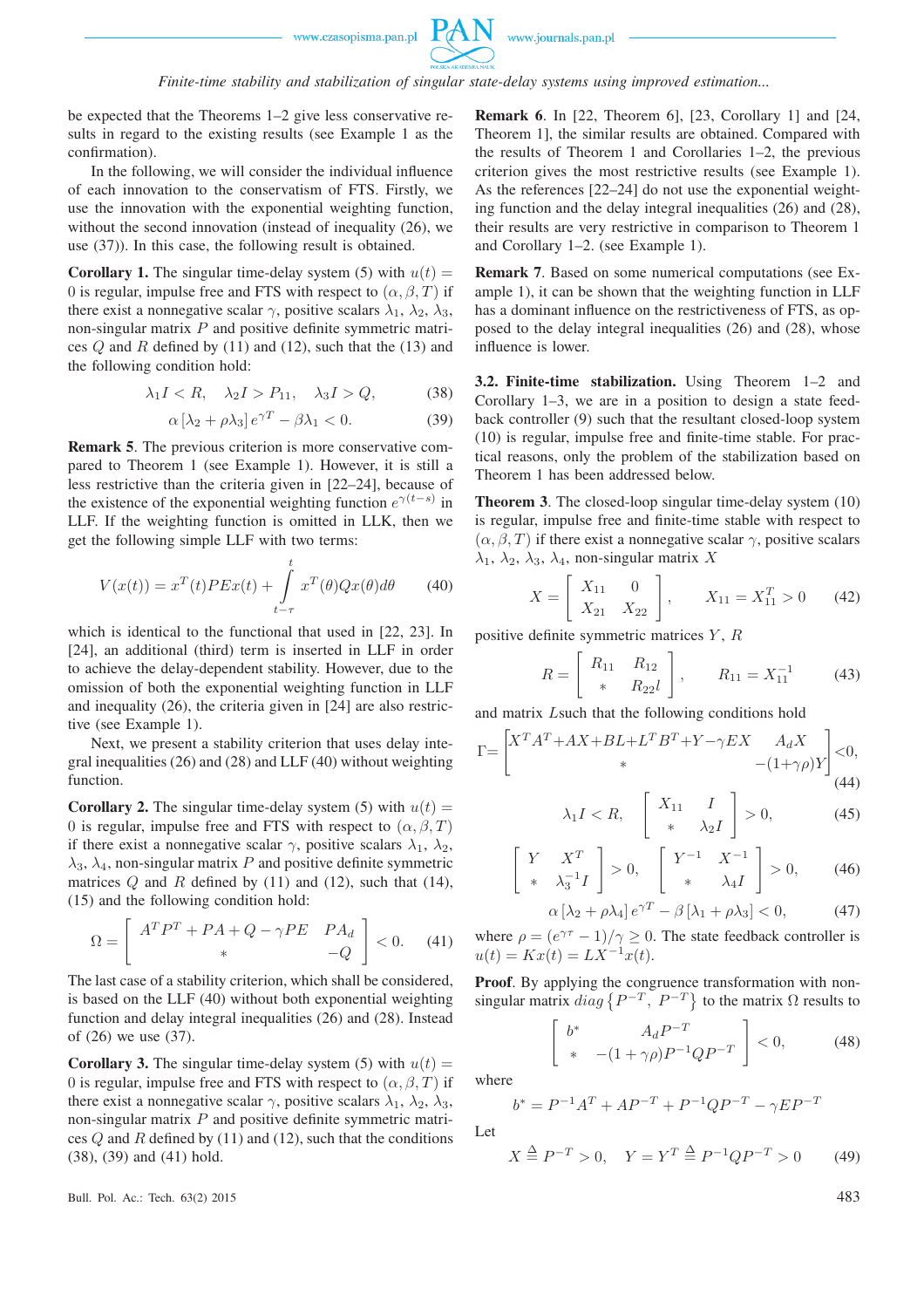

S.B. Stojanovic, D.Lj. Debeljkovic, and D.S. Antic

then

$$
\left[\begin{array}{cc} X^T A^T + AX + Y - \gamma EX & A_d X \\ * & -(1 + \gamma \rho)Y \end{array}\right] < 0 \quad (50)
$$

From (11), (12),  $PE = E^T P^T \ge 0$  and  $PE = E^T RE$  we have

$$
X = P^{-T} = \begin{bmatrix} P_{11} & P_{12} \\ 0 & P_{22} \end{bmatrix}^{-T}
$$

$$
= \begin{bmatrix} P_{11}^{-1} & -P_{11}^{-1}P_{12}P_{22}^{-1} \\ 0 & P_{22}^{-1} \end{bmatrix}^{T}
$$
(51)

$$
= \begin{bmatrix} P_{11}^{-T} & 0 \\ -P_{22}^{-T} P_{12}^{T} P_{11}^{-T} & P_{22}^{-T} \end{bmatrix} = \begin{bmatrix} X_{11} & 0 \\ X_{21} & X_{22} \end{bmatrix},
$$

$$
PE = X^{-T}E = E^{T}P^{T} = E^{T}X^{-1},
$$
 (52)

$$
X_{11} = P_{11}^{-T} = P_{11}^{-1} = R_{11}^{-1},
$$
\n(53)

$$
PE = X^{-T}E = E^{T}RE.
$$
 (54)

Replacing A in (50) with  $A + BK$  yields:

$$
\begin{bmatrix}\nX^T A^T + AX + X^T K^T B^T & A_d X \\
+ B K X + Y - \gamma EX & -(1 + \gamma \rho) Y\n\end{bmatrix} < 0.
$$
\n
$$
(55)
$$

If we adopt  $K \stackrel{\wedge}{=} LX^{-1}$ , then (44) is obtained.

Let

$$
0 < \lambda_1 < \lambda_{\min}(R) > 0,
$$
\n
$$
\lambda_2 > \lambda_{\max}(X_{11}^{-1}) > 0,
$$
\n
$$
\lambda_3 < \lambda_{\min}(X^{-T}YX^{-1}) > 0,
$$
\n
$$
\lambda_4 < \lambda_{\max}(X^{-T}YX^{-1}) > 0.
$$
\n
$$
(56)
$$

Then, form (14), (15), (31), (32) and (56) we get (47) and:

$$
\lambda_1 I < R, \quad \lambda_2 I > X_{11}^{-1},
$$
\n
$$
\lambda_3 I < X^{-T} Y X^{-1}, \quad \lambda_4 I > X^{-T} Y X^{-1}.\tag{57}
$$

Using the Schur complement, from (57) we get (45), (46). The proof is completed.

**Remark 9.** It should be pointed out that the stabilization problem in Theorem 3 is non-convex feasibility problem [29] due to the existence of the nonlinear terms  $\gamma$ ,  $\lambda_3$ ,  $R_{11}$ , X and Y in (43)–(47). Consequently, a global minimum of the stability problem cannot be found by tools for the convex optimization. However, by using some appropriate transformations and fixing parameter  $\gamma$ , this non-convex feasibility problem can be turned into a sequential optimization problem subject to LMI constraints.

In the following, we define an algorithm for numerical solution of the above nonlinear stabilization problem by using Theorem 3. If we define

$$
\mu = \lambda_3^{-1}, \quad U = X^{-1}, \quad V = Y^{-1} \tag{58}
$$

then (43), (46) and (58) can be approximately translated into

$$
\begin{bmatrix} Y & X^T \\ X & \mu I \end{bmatrix} > 0, \quad \begin{bmatrix} V & U \\ U^T & \lambda_4 I \end{bmatrix} > 0, \quad \begin{bmatrix} R_{11} & I \\ I & X_{11} \end{bmatrix} \ge 0, \quad \begin{bmatrix} X & I \\ I & U \end{bmatrix} \ge 0, \quad (59) \quad \begin{bmatrix} Y & I \\ I & V \end{bmatrix} \ge 0, \quad \begin{bmatrix} \lambda_3 & 1 \\ 1 & \mu \end{bmatrix} \ge 0.
$$

Using the cone complementarity algorithm [30], we formulate the following minimization problem instead of the original non-convex feasibility problems defined in Theorem 3.

### **Problem 1**.

$$
\min \{trace(X_{11}R_{11}) + trace(XU + YV) + \lambda_3\mu\} \quad (60)
$$
  
subject to (42), (44), (45), (47) and (59).

If the solution of Problem 1 is  $2n + r + 1$ , then the conditions in Theorem 3 are solvable.

An iterative algorithm that solves the above nonlinear optimization problem is developed below.

#### **Algorithm 1**.

**Step 1.** Adopt a value of computational precision  $\delta > 0$ . Choose a sufficiently small  $\gamma > 0$  such that there exists a feasible solution to (42), (44), (45), (47) and (59).

**Step 2.** Find a feasible set  $(X^0, Y^0, R^0, U^0, V^0, L^0, \lambda_1^0, \lambda_2^0, \lambda_3^0)$ satisfying (42), (44), (45), (47) and (59). If the condition

$$
\begin{aligned} \left| trace\left(R_{11}^{0}X_{11}^{0}\right) + trace\left(U^{0}X^{0} + V^{0}Y^{0}\right) \\ + \lambda_{3}\mu - (2n + r + 1) \right| &< \delta \end{aligned} \tag{61}
$$

is satisfied, the controller gain can be given by  $K =$  $L^{0}(X^{0})^{-1}$ . Otherwise, set  $k = 0$  and go to the next step.

**Step 3.** Solve the following LMI optimization problem for  $(X, Y, R, U, V, L, \lambda_1, \lambda_2, \lambda_3)$ 

$$
\min \left\{ \text{trace} \left( R_{11}^k X_{11} + X_{11}^k R_{11} \right) + \lambda_3^k \mu + \mu^k \lambda + \text{trace} \left( U^k X + X^k U + V^k Y + Y^k V \right) \right\}
$$
\n
$$
\text{subject to (42), (44), (45), (47) and (59)}
$$
\n
$$
(62)
$$

and set  $X^{k+1} = X$ ,  $Y^{k+1} = Y$ ,  $R^{k+1} = R$ ,  $U = U^{k+1}$ ,  $V^{k+1} = V$ ,  $\lambda_3^{k+1} = \lambda_3$ ,  $\mu^{k+1} = \mu$ ,  $L^{k+1} = L$ .

**Step 4.** If the condition

$$
|trace\left(R_{11}^{k+1}X_{11}^{k+1}\right) + trace\left(U^{k+1}X^{k+1} + V^{k+1}Y^{k+1}\right) \qquad (63)
$$

$$
+ \lambda_3^{k+1} \mu^{k+1} - (2n+r+1)| < \delta
$$

is satisfied, then controller gain is chosen as:  $K =$  $L^{k+1}(X^{k+1})^{-1}$ . Otherwise, set  $k = k+1$  and go to Step 3. If  $k > N$ , where N is the maximum number of iterations allowed, then exit.

**Remark 10.** The conditions in Theorem 3 are expressed in the form of nonlinear matrix inequalities as non-convex feasibility problem (see Remark 9) with unknown variables. Assumptions of the variables are obtained in the proof of Theorem 3,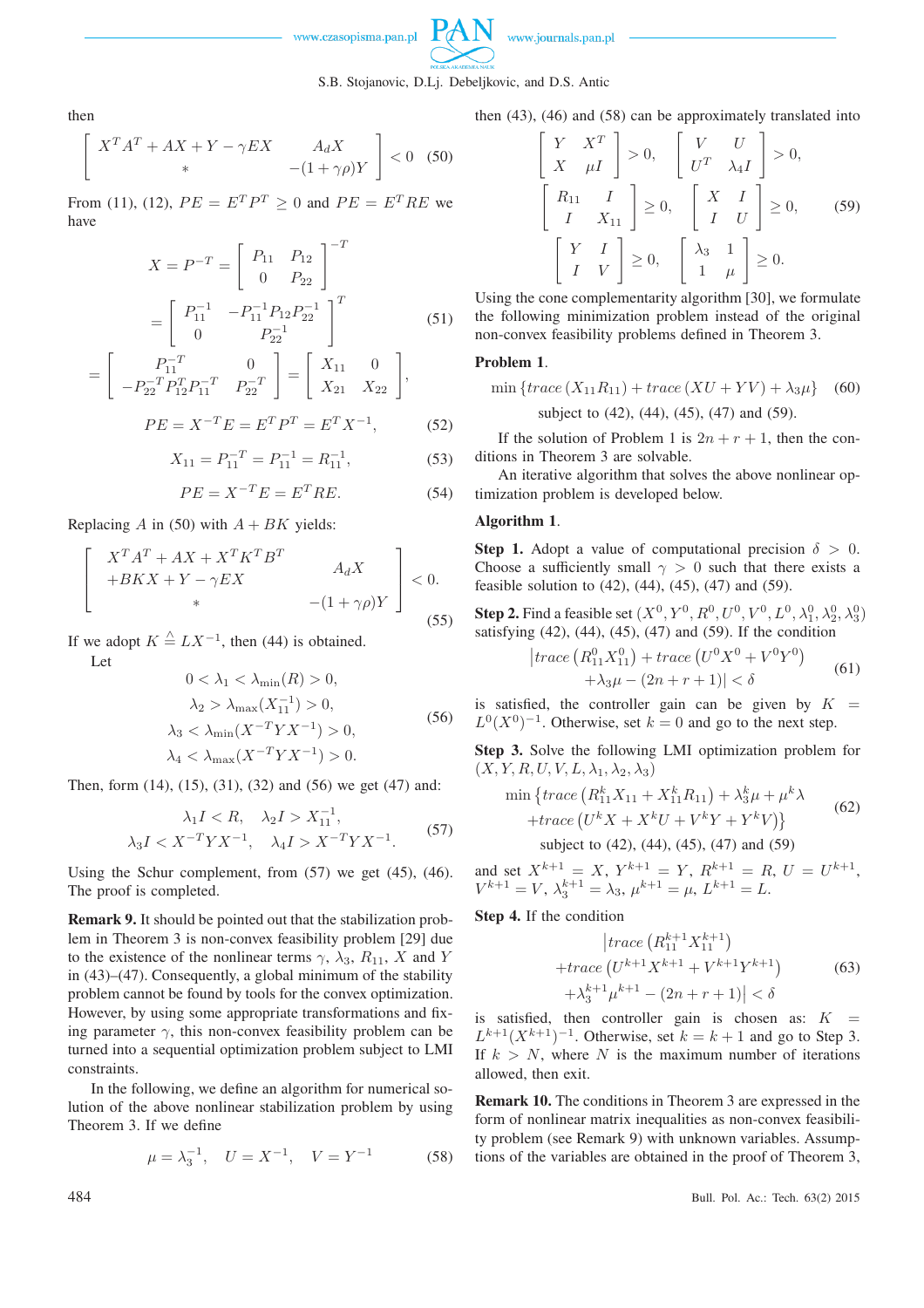

*Finite-time stability and stabilization of singular state-delay systems using improved estimation...*

which is based on the proof of Theorem 1. By using the cone complementarity algorithm [30], for a fixed value of the parameter  $\gamma$ , this non-convex feasibility problem is transformed into a sequential optimization problem subject to linear matrix inequalities (LMIs) (see Problem 1 and Algorithm 1). If there exist a solution of the sequential optimization problem, then the assumptions of Theorem 3 are satisfied and considered system is FTS.

## **4. Numerical examples and simulation**

Now, we present numerical examples that illustrate the performance of the proposed results.

**Example 1.** Consider the singular time-delay system (5) with:

$$
E = \begin{bmatrix} 1 & 0 & 0 \\ 0 & 1 & 0 \\ 0 & 0 & 0 \end{bmatrix}, \qquad A = \begin{bmatrix} -2 & 1 & 0 \\ 0 & -2 & 0 \\ -1 & 0 & -2 \end{bmatrix},
$$
  

$$
A_d = \begin{bmatrix} 1 & 1 & 1 \\ 1 & 1 & 1 \\ 1 & 1 & 1 \end{bmatrix}, \qquad B = \begin{bmatrix} 0 & 0 & 0 \end{bmatrix}^T,
$$
  

$$
\tau = 1.
$$
 (64)

In order to verify the stability properties of the open-loop system (5), the system operation is simulated under the conditions  $\phi(t) = \begin{bmatrix} 1 & 1 & 1 \end{bmatrix}^T$ ,  $t \in [-\tau, 0]$ . Figure 1 shows the norm of the state vector  $x^T(t)E^T E x(t)$  of the openloop system (5). It is observed that the open-loop system (5) is not asymptotically stable. However, despite this fact, we will find the conditions under which the system is FTS. In other words, we will find the upper bound of  $T, T_m$ , so system (5) is regular, impulse free and FTS with respect  $\alpha = 3$  and  $\beta \in \{10, 20, 50, 100, 200, 500, 1000, 10000\}.$ Table 1 lists the comparison of  $T_m$  for different values of the parameter  $\beta$  by using various methods: Theorem 1, Corollary 1–3 and [23, Corollary 1]. Based on the system simulation, the theoretical upper bound of the parameter  $T, T_m^t$ , is estimated from the norm of state vector and also shown in Table 1. Also, Table 1 contains the corresponding values of the parameter  $\gamma$ .



Fig. 1. The norm  $x^T(t)E^T E x(t)$  of the state vector of the open-loop system (5)

Figures 2 and 3 show the dependences  $\beta(T_m)$  and  $\gamma(\beta)$ , respectively, using the various methods (Theorem 1, Corollary 1–3 and the system simulation). Based on Fig. 2 and the data from Table 1, it can be seen that Theorem 1 is the least restrictive, as opposed to the Corollary 3 and [23, Corollary 1].



Fig. 2. The dependence  $\beta(T_m)$  for different criteria



Fig. 3. The dependence  $\gamma(\beta)$  for different criteria

The basic properties of the above criteria are given in Table 2. Obviously, the exponential weighting function  $e^{\gamma(t-s)}$ in LLF has the greatest impact in reduction of the conservatism, while the influence of the inequalities (26) and (28) with delayed states is somewhat smaller.

Table 1 and Fig. 3 show that the parameter  $\gamma$  is slightly sensitive to the changes of parameter  $\beta$  by applying Theorem 1 and Corollary 2, but it is sensitive by using Corollary 1 and Corollary 3. Therefore, the utilization of the delay integral inequalities (26) and (28) provides the insensitivity of the parameter  $\gamma$  with respect to the parameter  $\beta$ .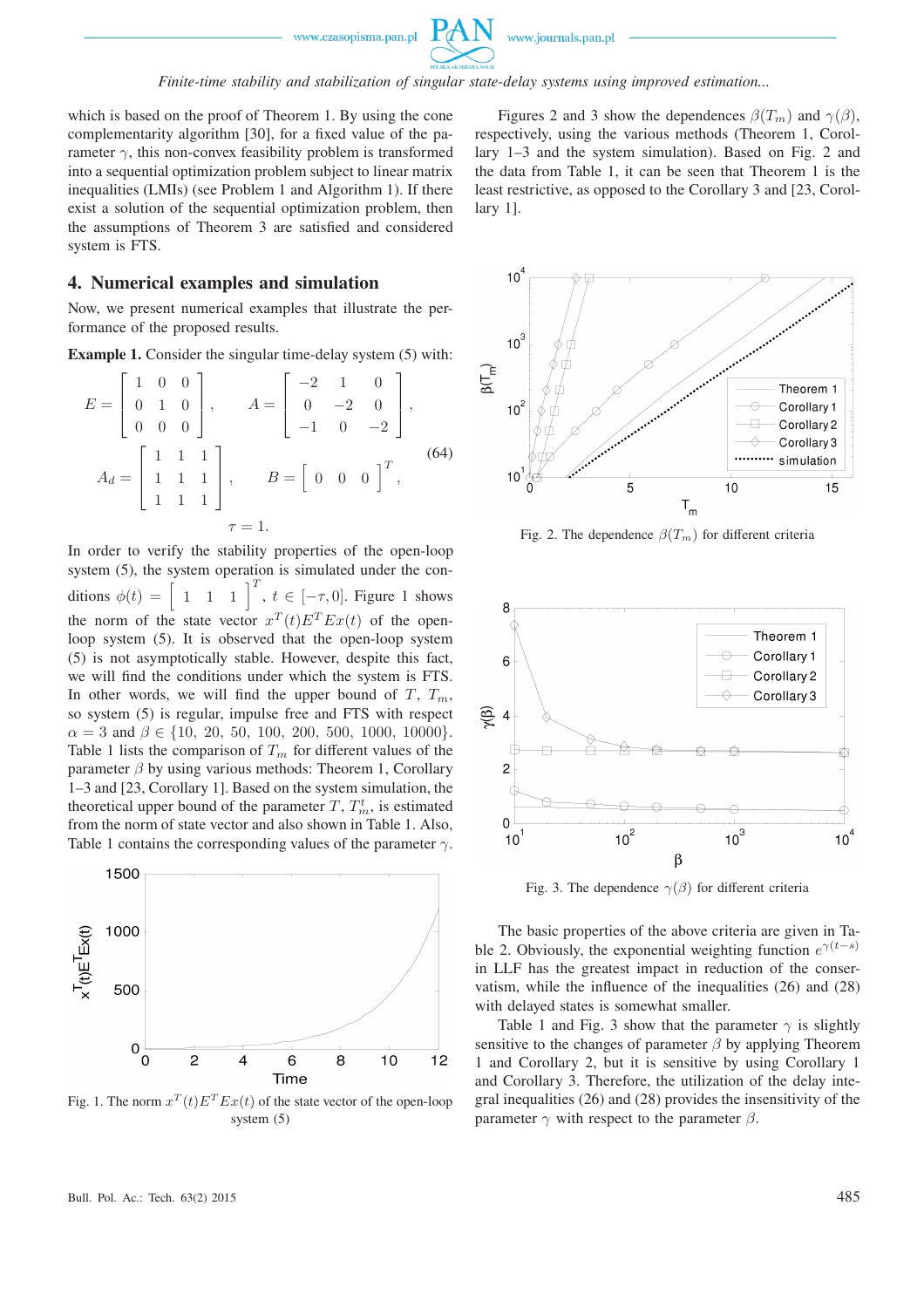www.czasonisma.nan.nl



#### S.B. Stojanovic, D.Lj. Debeljkovic, and D.S. Antic

Table 1

The upper bound  $T_m$ , the theoretical upper bound  $T_m^t$  and the parameter  $\gamma$  for different values of the parameter  $\beta$ 

| Applied method                | ß        | 10   | 20   | 50   | 100  | 200  | 500                                                           | 1000  | 10000 |
|-------------------------------|----------|------|------|------|------|------|---------------------------------------------------------------|-------|-------|
| Theorem 1                     | $T_m$    | 1.81 | 2.93 | 4.44 | 5.69 | 6.99 | 8.75                                                          | 10.11 | 14.66 |
|                               | $\gamma$ | 0.62 | 0.62 | 0.56 | 0.53 | 0.52 | 0.51<br>5.95<br>0.55<br>1.84<br>2.66<br>1.20<br>2.68<br>10.16 | 0.51  | 0.50  |
| Corollary 1                   | $T_m$    | 0.39 | 1.06 | 2.29 | 3.3  | 4.38 |                                                               | 7.22  | 11.67 |
|                               | $\sim$   | 1.23 | 0.79 | 0.7  | 0.65 | 0.60 |                                                               | 0.53  | 0.50  |
| Corollary 2                   | $T_m$    | 0.40 | 0.65 | 0.99 | 1.24 | 1.50 |                                                               | 2.10  | 2.96  |
|                               | $\gamma$ | 2.73 | 2.70 | 2.70 | 2.68 | 2.68 |                                                               | 2.66  | 2.63  |
| Corollary 3 [23, Corollary 1] | $T_m$    | 0.04 | 0.16 | 0.41 | 0.63 | 0.87 |                                                               | 1.46  | 2.32  |
|                               | $\sim$   | 7.34 | 3.93 | 3.11 | 2.84 | 2.74 |                                                               | 2.69  | 2.64  |
| Simulation                    | $T_m^t$  | 1.98 | 3.44 | 5.35 | 6.80 | 8.25 |                                                               | 11.67 | 16.43 |

Table 2

A summary of the basic properties of the obtained results (the presence of the exponential weighting functions  $e^{\gamma(t-s)}$ , the presence of the delay integral inequalities (26) and (28) and conservatism)

| Method      | The presence of the exponential<br>weighting functions $e^{\gamma(t-s)}$ | The presence of the delay<br>integral inequalities $(26)$ and $(28)$ | Conservatism |
|-------------|--------------------------------------------------------------------------|----------------------------------------------------------------------|--------------|
| Theorem 1   | yes                                                                      | yes                                                                  | the smallest |
| Corollary 1 | yes                                                                      | no                                                                   | smaller      |
| Corollary 2 | no                                                                       | yes                                                                  | small        |
| Corollary 3 | no                                                                       | no                                                                   | large        |
| [23]        | no                                                                       | no                                                                   | large        |

Based on Theorem 1 for  $\gamma = 0.53$  and  $(\alpha, \beta, T) =$ (3, 100, 5.69), a feasible solution is

$$
P = \begin{bmatrix} 4.70 \cdot 10^{2} & -1.13 \cdot 10^{1} & -9.94 \cdot 10^{1} \\ -1.13 \cdot 10^{1} & 9.244 \cdot 10^{2} & 1.97 \cdot 10^{2} \\ 0 & 0 & 9.19 \cdot 10^{2} \end{bmatrix},
$$
  
\n
$$
Q = \begin{bmatrix} 1.56 \cdot 10^{3} & -3.14 \cdot 10^{2} & 0 \\ -3.14 \cdot 10^{2} & 1.98 \cdot 10^{3} & 0 \\ 0 & 0 & 2.16 \cdot 10^{3} \end{bmatrix},
$$
  
\n
$$
R = \begin{bmatrix} 4.70 \cdot 10^{2} & -1.13 \cdot 10^{1} & 0 \\ -1.13 \cdot 10^{1} & 9.24 \cdot 10^{2} & 0 \\ 0 & 0 & 1.82 \cdot 10^{3} \end{bmatrix},
$$
  
\n
$$
\lambda_{1} = 4.69 \cdot 10^{2}, \quad \lambda_{2} = 9.25 \cdot 10^{2},
$$
  
\n
$$
\lambda_{3} = 1.39 \cdot 10^{3}, \quad \lambda_{4} = 2.16 \cdot 10^{3}
$$

Accordingly, the system (5) is regular, impulse free and FTS with respect to  $(\alpha, \beta, T) = (3, 100, 5.69)$ .

**Example 2.** Consider the singular time-delay system (5) where E, A,  $A_d$  and  $\tau$  are defined by (64) and  $B = \begin{bmatrix} 1 & 1 & 1 \end{bmatrix}^T$ . In order to show validity of our results for closed-loop system, we design a state feedback controller  $u(t) = Kx(t)$  such that the resultant closed-loop system (10) is finite-time stable. Solving this control problem by using Theorem 3 and Algorithm 1 for  $\alpha = 3$ ,  $\beta = 3.1$ ,  $T = 500$ ,  $\gamma = 10^{-5}$  and  $\Delta = 10^{-4}$ , we find a feasible solution whit the controller gain:

$$
K = \begin{bmatrix} -1.512 \cdot 10^2 & -1.529 \cdot 10^2 & -1.491 \cdot 10^2 \end{bmatrix}.
$$

Therefore, the closed-loop system is finite-time stable with respect to (3, 3.1, 500).

Figure 4 shows the norm  $x^T(t)E^T E x(t)$  of the closedloop system for the initial conditions  $\phi(t) = \begin{bmatrix} 1 & 1 & 1 \end{bmatrix}^T$ ,  $t \in [-\tau, 0].$ 



Fig. 4. The norm  $x^T(t)E^T E x(t)$  of the state vector of the closedloop system (10)

# **5. Conclusions**

In this paper, the problems of the finite-time stability and stabilization have been investigated for a class of linear singular time-delay systems. Using the Lyapunov-like functional with exponential or power weighting function and corresponding integral inequalities with delayed states, some sufficient conditions, which guarantee that the singular time-delay system is finite-time stabile, are derived. It has been concluded that the